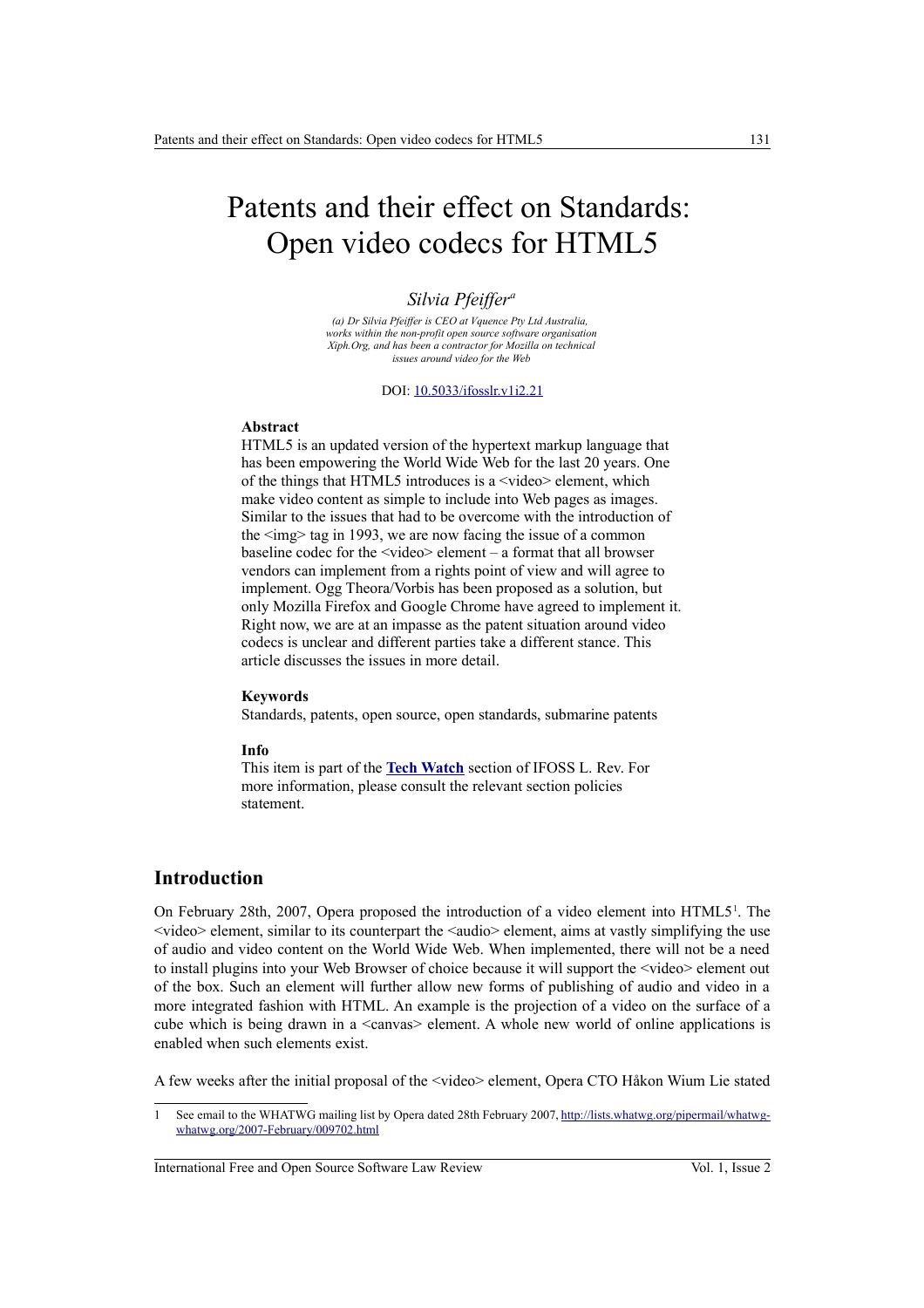in a talk given at Google:

"I believe very strongly, that we need to agree on some kind of baseline video format if [the video element] is going to succeed. [...] We want a freely implementable open standard to hold the content we put out. That's why we developed the PNG image format. [...] PNG [...] came late to the party. Therefore I think it's important that from the beginning we think about this."[2](#page-1-0)

Thus was born the need for a common "baseline codec" for HTML5 video (audio always implied). A baseline codec is essentially a video (and audio) encoding format that is supported and implemented by all browser vendors.

Håkon further stated requirements for the video element as follows:

"It's important that the video format we choose can be supported by a wide range of devices and that it's royalty-free (RF). RF is a well-establish principle for W3C standards. The Ogg Theora format is a promising candidate which has been chosen by Wikipedia."[3](#page-1-1)

Ogg Theora is a codec developed by the Xiph.org Foundation as an open source codec<sup>[4](#page-1-2)</sup>. Theora is a derivative of a codec that was earlier developed by On2 Technologies under the name VP3<sup>[5](#page-1-3)</sup> and released as open source in September 2001<sup>[6](#page-1-4)</sup>. The VP3 source code was originally published on www.vp3.com. This site was closed down when the code and its further development were moved to Xiph.Org. On2 Technologies is currently in the process of being acquired by Google.

The license under which On2 Technologies published the VP3 source code reads as follows:

"On2 represents and warrants that it shall not assert any rights relating to infringement of On2's registered patents, nor initiate any litigation asserting such rights, against any person who, or entity which utilizes the On2 VP3 Codec Software, including any use, distribution, and sale of said Software; which make changes, modifications, and improvements in said Software; and to use, distribute, and sell said changes as well as applications for other fields of use.["](#page-1-5)<sup>7</sup>

This implies that On2 Technologies asserts to never pursue its patents on the Theora codebase being an improvement to the On2 VP3 Codec Software.

Further, Ogg Vorbis is an open source audio codec developed and published by Xiph.Org since about the year 2000. Vorbis was developed with a clear intention of only using techniques that were long out of patent protection. Vorbis has been in use by commercial applications for a decade now, including Microsoft software and many games.

After VP3 was published and turned into Theora, Ogg Theora with Vorbis as the audio track became the first unencumbered video/audio codec software.

<span id="page-1-0"></span><sup>2</sup> See video of Håkon Wium Lie's Google talk at [http://video.google.com/videoplay?](http://video.google.com/videoplay?docid=5545573096553082541&ei=LV6hSaz0JpbA2AKh4OyPDg&hl=un) [docid=5545573096553082541&ei=LV6hSaz0JpbA2AKh4OyPDg&hl=un](http://video.google.com/videoplay?docid=5545573096553082541&ei=LV6hSaz0JpbA2AKh4OyPDg&hl=un)

<span id="page-1-1"></span><sup>3</sup> See Håkon Wium Lie's page on the need for a video element at <http://people.opera.com/howcome/2007/video/>

<span id="page-1-2"></span><sup>4</sup> See Xiph.Org's Website on Theora at<http://theora.org/>

<span id="page-1-4"></span><span id="page-1-3"></span><sup>5</sup> See On2 Technologies' press release on the 24th June 2002 at [http://www.on2.com/index.php?id=486&news\\_id=313](http://www.on2.com/index.php?id=486&news_id=313) 6 See On2 Technologies' press release on the 7th September 2001 at [http://www.on2.com/index.php?](http://www.on2.com/index.php?id=486&news_id=364)

<span id="page-1-5"></span>[id=486&news\\_id=364](http://www.on2.com/index.php?id=486&news_id=364) 7 See Xiph.Org source code repository at<http://svn.xiph.org/trunk/theora/LICENSE>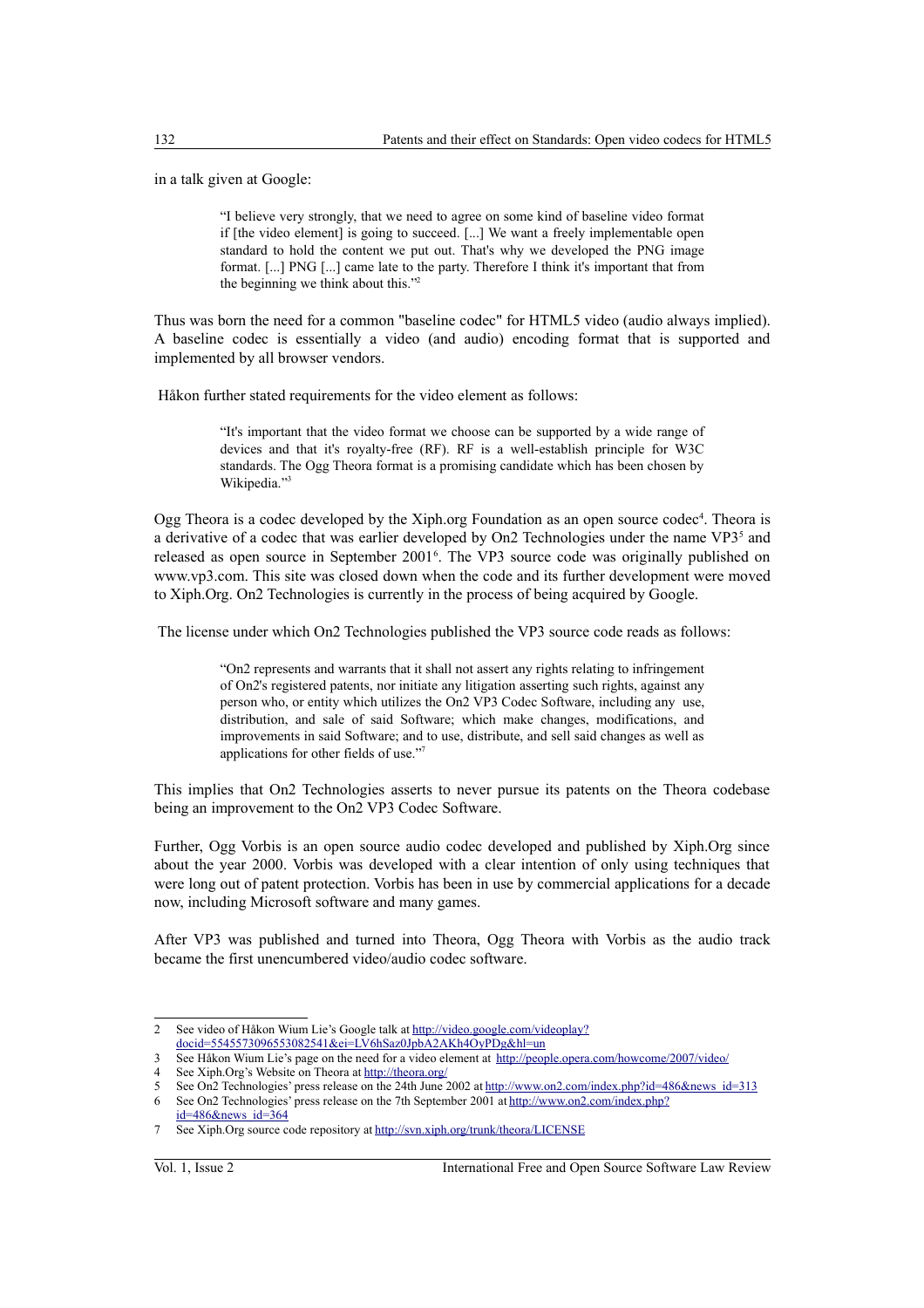# **What exactly is an "open codec"?**

The term "open codec" has been used in at least two substantially different environments: "open standards" and "open source".

In the open source environment, a firm requirement of open software is that it is published under a license that satisfies the open source definition<sup>[8](#page-2-0)</sup>. In particular it contains the following sentence:

"The license shall not require a royalty or other fee <...>"

Thus, an open codec does not only consist of open source software, but also requires a royalty free license such that the code is actually usable in many different circumstances.

In the open standards environment, the definition of "open standard" is not as clear-cut<sup>[9](#page-2-1)</sup>. Mostly, people regard a specification that has been developed by a committee of representatives from multiple organisations and published by a standards organisation as an "open standard", independent of whether it costs to purchase the specification or whether an implementation requires payment of royalties.

The World Wide Web Consortium (W3C), which is the standards body that is also publishing HTML, is an exception amongst standards bodies in that it seeks to issue only Recommendations that can be implemented on a Royalty-Free (RF) basis<sup>[10](#page-2-2)</sup>. Thus, an open standard developed by other standards bodies may not be regarded as being open enough for the W3C. This is the case for the MPEG-4 H.264/AVC codec, which has been identified as a candidate for a video codec<sup>[11](#page-2-3)</sup>. H.264 has been approved as a standard jointly by the International Telecommunications Union (ITU) and the International Standards Organisation (ISO/IEC).

H.264 has a clear requirement for royalties to be paid on the large attached patent portfolio. At this point in time, publishers and distributors of H.264 content on the Internet are in a honeymoon phase where there are no royalties until 30th December 2010, but then, the royalty shall be "no more than the economic equivalent of royalties payable during the same time for free television", which can reach up to  $\text{\$5million}$  annually depending on audience size<sup>[12](#page-2-4)</sup>.

While such licensing terms may seem reasonable and non-discriminatory (RAND) to ITU and ISO, many of the smaller Internet publishers, and in particular not-for-profit organisations, will find it hard to comply with such terms.

The honeymoon phase and the codec's high quality have made sure that H.264 now has a major share in the video formats that are being distributed over the Internet. However, with such license terms associated, it is not an acceptable format as a baseline codec for the HTML5  $\le$ video $\ge$ element.

## **HTML5 baseline codec requirements**

Opera's first experimental build of the HTML5 <video> element used Ogg Theora and Vorbis as

International Free and Open Source Software Law Review Vol. 1, Issue 2

<span id="page-2-0"></span><sup>8</sup> See Open Source Definition at [http://en.wikipedia.org/wiki/Open\\_Source\\_Definition](http://en.wikipedia.org/wiki/Open_Source_Definition)

<span id="page-2-1"></span><sup>9</sup> See Open Standard Definition at [http://en.wikipedia.org/wiki/Open\\_standard](http://en.wikipedia.org/wiki/Open_standard)

<span id="page-2-2"></span><sup>10</sup> See W3C RF requirements at [http://www.w3.org/Consortium/Patent-Policy-20030520.html#sec-Licensing](file:///Users/graeme/ifosslr/vol 1 issue 2/21 - sylvia pfeiffer html5 video tech watch/finalised/revised post release/See W3C RF requirements at http://www.w3.org/Consortium/Patent-Policy-20030520.html#sec-Licensing)

<span id="page-2-3"></span><sup>11</sup> See W3C HTML Working Group Issue tracker, Issue #7 at<http://www.w3.org/html/wg/tracker/issues/7>

<span id="page-2-4"></span><sup>12</sup> See MPEG LA (License Authority) publication at [http://www.mpegla.com/main/programs/AVC/Documents/AVC\\_TermsSummary.pdf](http://www.mpegla.com/main/programs/AVC/Documents/AVC_TermsSummary.pdf)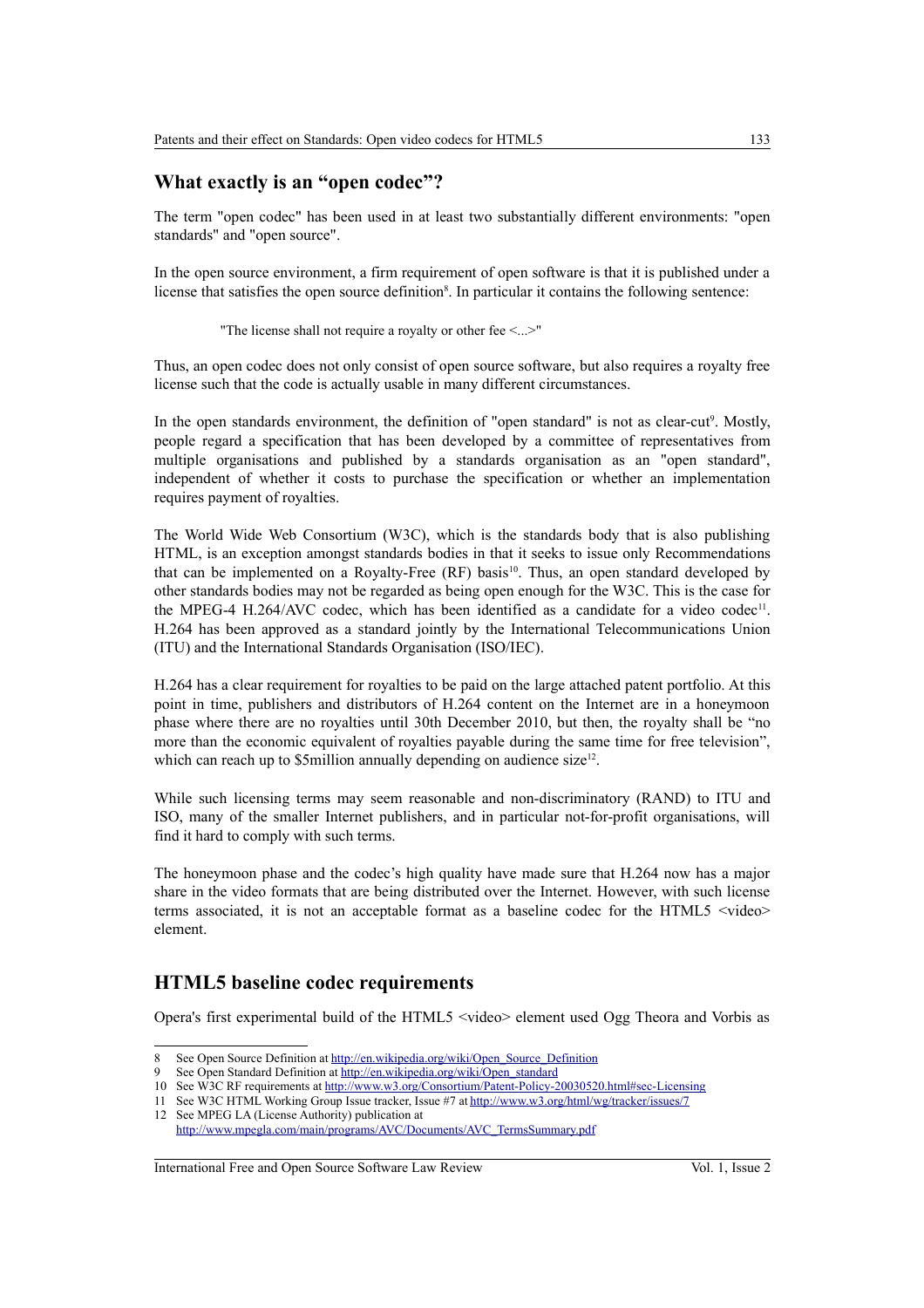the video and audio codecs being inspired by Wikipedia's exclusive use of Ogg Theora/Vorbis. Consequently, the first specifications of video in the standard<sup>[13](#page-3-0)</sup> also included a suggestion of Ogg Theora/Vorbis as baseline codecs, with an expectation that this would encourage all browser vendors to make use of these open codecs:

> "User agents should support Ogg Theora video and Ogg Vorbis audio, as well as the Ogg container format."

However, by December 2007, it was clear to the editor of the HTML5 draft, Ian Hickson, that not all browser vendors were going to implement Ogg Theora and Vorbis support. He therefore replaced the should-requirement for Ogg Theora/Vorbis with the following:

> "It would be helpful for interoperability if all browsers could support the same codecs. However, there are no known codecs that satisfy all the current players: we need a codec that is known to not require per-unit or per-distributor licensing, that is compatible with the open source development model, that is of sufficient quality as to be usable, and that is not an additional submarine patent risk for large companies. This is an ongoing issue and this section will be updated once more information is available."<sup>[14](#page-3-1)</sup>

This was supposed to bring the issue to the attention of the browser vendors and make them start solving it by clarifying the HTML5 requirements on a baseline codec. At that time, Ogg Theora was being criticised for its inferior quality over H.264, its lack of implementations on mobile devices, and its threat of submarine patents, which some vendors like Apple, Nokia, and later Microsoft used as an argument to not support it<sup>[15](#page-3-2)</sup>.

So, Mozilla contributed some funding<sup>[16](#page-3-3)</sup> to have the core developers of Theora improve encoder quality, which has led to amazing progress - some of which still continues. With some currently deployed encoders – in particular with the YouTube encoder - Ogg Theora can now be regarded as almost on par with H.264 when it comes to video quality.

Further, initial implementations of Ogg Theora/Vorbis on mobile devices have emerged, proving the point that Ogg Theora is a much simpler codec than H.264 and therefore does not need as much special hardware support on small devices to make it usable. Many are still waiting for the day on which Ogg Theora/Vorbis video can be viewed on an iPhone or iPod, claiming these as the ultimate proof of portability. It is only a matter of market demand until a device vendor will step forward and offer Theora hardware decoding.

Theora now meets all of the requirements listed by the HTML5 editor bar the additional "submarine patent" risk. In contrast, the competing H.264 doesn't meet the license requirements and certainly the existence of submarine patents on H.264 also cannot be completely excluded.

The term "submarine patent" is being used rather loosely in the HTML5 community in reference both to patents that have not been identified yet as being infringed by a technology, as well as patents that have only been registered so recently that they are virtually unpublished and can

<span id="page-3-0"></span><sup>13</sup> See Archive.org's June 2007 version of the HTML5 specification at <http://web.archive.org/web/20070629025435/http://www.w3.org/html/wg/html5/#video0>

<span id="page-3-1"></span><sup>14</sup> See Ian Hickson's email in December 2007 to the WHATWG at [http://lists.whatwg.org/pipermail/whatwg](http://lists.whatwg.org/pipermail/whatwg-whatwg.org/2007-December/013135.html)[whatwg.org/2007-December/013135.html](http://lists.whatwg.org/pipermail/whatwg-whatwg.org/2007-December/013135.html)

<span id="page-3-2"></span><sup>15</sup> See as an example this story in Apple Insider

<span id="page-3-3"></span>[http://www.appleinsider.com/articles/09/07/06/ogg\\_theora\\_h\\_264\\_and\\_the\\_html\\_5\\_browser\\_squabble.html](http://www.appleinsider.com/articles/09/07/06/ogg_theora_h_264_and_the_html_5_browser_squabble.html) 16 See press release by Mozilla on 26th January 2009 at [http://blog.mozilla.com/blog/2009/01/26/in-support-of-open](http://blog.mozilla.com/blog/2009/01/26/in-support-of-open-video/)[video/](http://blog.mozilla.com/blog/2009/01/26/in-support-of-open-video/)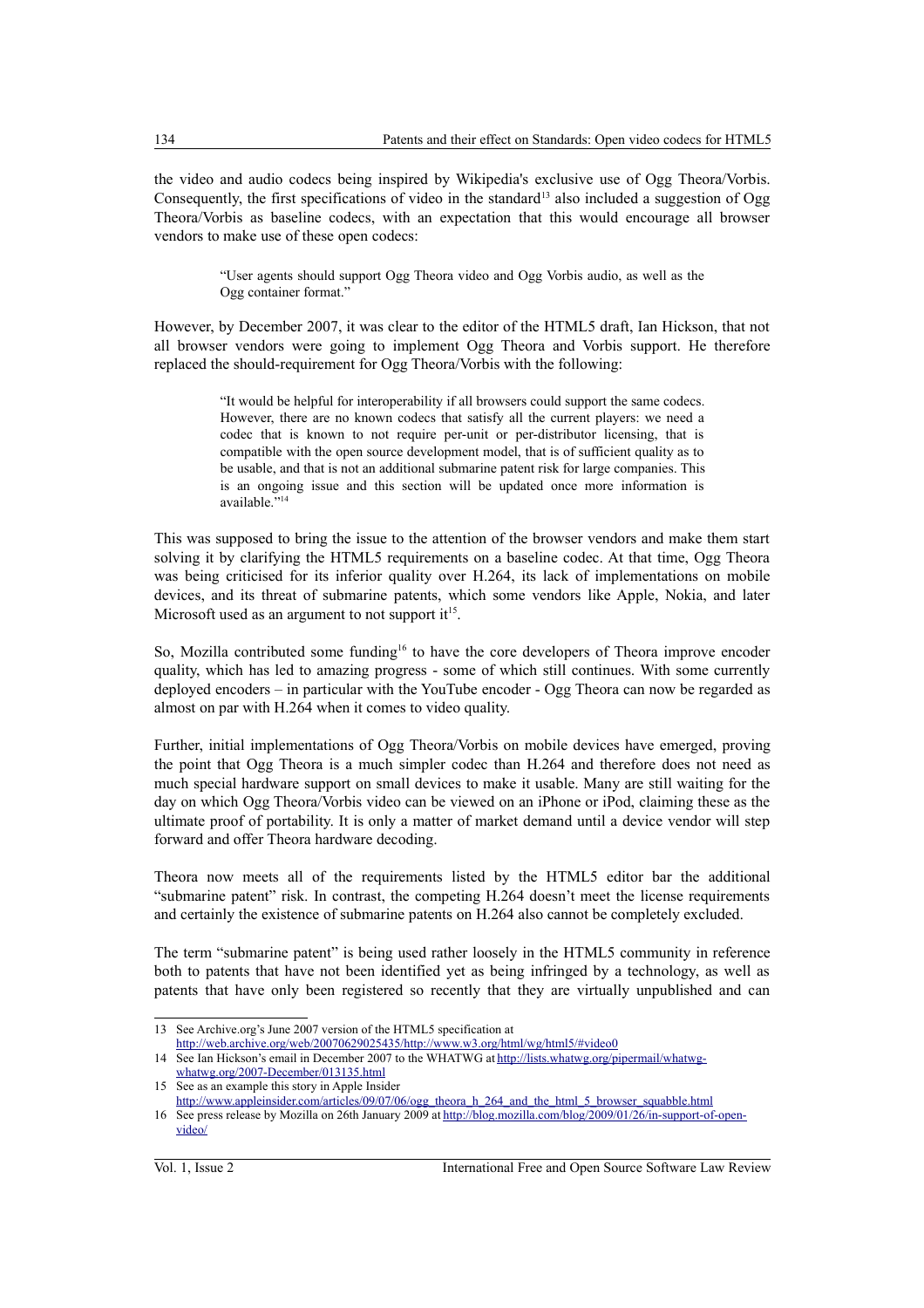therefore not be identified as being infringed. The latter is the real meaning of a "submarine patent" according to Wikipedia<sup>[17](#page-4-0)</sup>, but both are being referred to as "submarine patents" in HTML5.

The risk of the existence of "submarine" patents on Theora is potentially slightly larger than on H.264, since many of the patent developing companies on video codecs were part of the H.264 development process and have their patents entered into the H.264 patent pool. The video patent developing companies, however, tend not to take part in W3C standardisation activities and therefore their patents are not covered by W3C. Thus, Theora supposedly poses a larger threat than any MPEG codec.

On the other hand, those patents are known and already licensed to Apple, Microsoft etc, so they would not pose additional risks to existing license holders. The number of as yet unknown "submarine" patents threatening Theora is possibly roughly the same as the ones threatening H.264. It is this risk, though, that continues to hold back Apple and Microsoft (and possibly others) from implementing Theora support in their hardware and software.

# **The current HTML5 video codec situation**

With a goal of taking HTML5 to a Last Call status by the end of 2009, the HTML5 editor, Ian Hickson, had to clean out controversial aspects from the document. Seeing no progress on the baseline codec decision, on 29th June 2009, he removed the section on baseline codecs from the HTML5 specification altogether<sup>[18](#page-4-1)</sup>.

By then, the situation had gotten worse: video element support had been implemented in Mozilla Firefox, Apple Safari/Webkit, Google Chrome, and Opera, but each browser vendor had done their own analysis of the situation at hand and different baseline codecs had been chosen. While Mozilla and Opera only supported Ogg Theora/Vorbis, Google decided to support both, Ogg Theora/Vorbis and H.264, and Apple decided to support only H.264<sup>[19](#page-4-2)</sup>.

Mozilla shipped Ogg Theora/Vorbis with their release of Firefox 3.5 in June 2009 after having undertaken their own patent research and risk analysis<sup>[20](#page-4-3)</sup>. Unfortunately, the outcome of this research has not been published.

Google also did their own patent research, which Chris De Bona outlined in a post to the HTML5 mailing  $list^{21}$  $list^{21}$  $list^{21}$  on "Google's use of FFmpeg in Chromium and Chrome". FFmpeg in Chrome supports both, Ogg Theora/Vorbis and H.264. This is not a problem for Ogg Theora/Vorbis. However, it has been identified in that email thread that it seems to be a problem for people wanting video element support, but not having acquired their own license for H.264 support. It seems, Google themselves are protected by their license of H.264, but their users aren't. To the interested reader with a legal background, that email thread may be an informative read.

Opera continue development of Ogg Theora support and are shying away from H.264 for its license costs $2^2$ . Their currently released browser does not support the video element, but it is

International Free and Open Source Software Law Review Vol. 1, Issue 2

<span id="page-4-0"></span><sup>17</sup> See Wikipedia article on Submarine patents at [http://en.wikipedia.org/wiki/Submarine\\_patent](http://en.wikipedia.org/wiki/Submarine_patent)

<span id="page-4-1"></span><sup>18</sup> See email of Ian Hickson to WHATWG at [http://lists.whatwg.org/pipermail/whatwg-whatwg.org/2009-](http://lists.whatwg.org/pipermail/whatwg-whatwg.org/2009-June/020620.html) [June/020620.html](http://lists.whatwg.org/pipermail/whatwg-whatwg.org/2009-June/020620.html)

<span id="page-4-2"></span><sup>19</sup> See Opera blog post about video at<http://my.opera.com/ODIN/blog/video-on-the-web>

<span id="page-4-3"></span><sup>20</sup> See Mozilla press release at<http://www.mozilla.com/en-US/firefox/3.5/releasenotes/>

<span id="page-4-4"></span><sup>21</sup> See Chris di Bona's email to WHATWG at [http://lists.whatwg.org/pipermail/whatwg-whatwg.org/2009-](http://lists.whatwg.org/pipermail/whatwg-whatwg.org/2009-June/020035.html) [June/020035.html](http://lists.whatwg.org/pipermail/whatwg-whatwg.org/2009-June/020035.html)

<span id="page-4-5"></span><sup>22</sup> See email to WHATWG at<http://lists.whatwg.org/pipermail/whatwg-whatwg.org/2009-June/020620.html>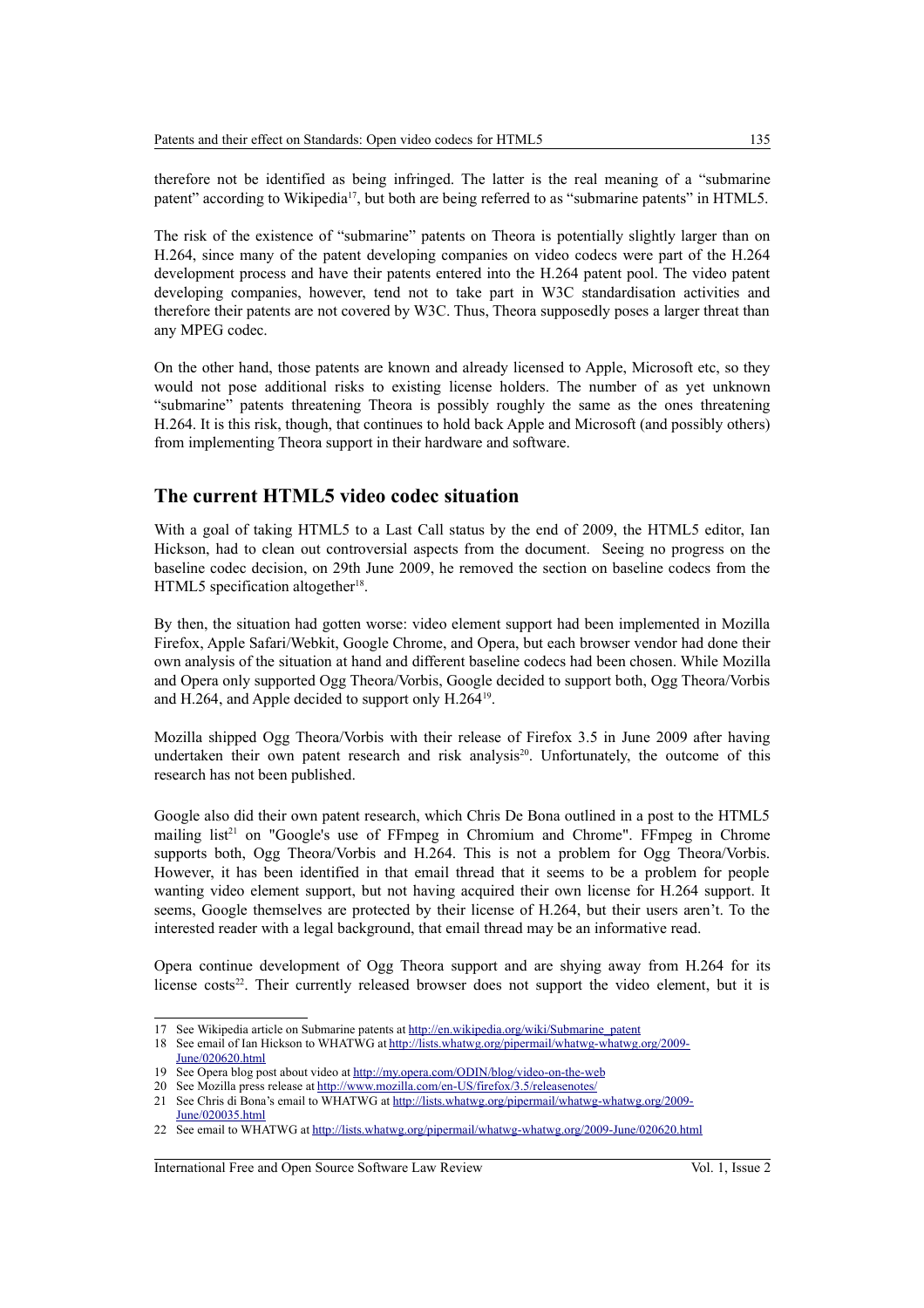expected that the next release will support it with Ogg Theora as the only codec<sup>[23](#page-5-0)</sup>.

Microsoft is a "fan" of the audio and video elements<sup>[24](#page-5-1)</sup>, but have early on in the discussion about baseline codecs stated that "Our legal people do not believe that Ogg Theora has much of any chance of being free from patent issues"[25](#page-5-2). It seems they share the views of Apple and Nokia in this respect. They haven't spoken up about what baseline codec Internet Explorer is planning to support.

Apple asserts that Theora holds a larger "submarine" patent risk than any of the video codecs that have come through standards bodies and therefore refuses to implement native support in its applications and hardware devices for  $it^{26}$  $it^{26}$  $it^{26}$ . Apple has concerns because of issues raised by Nokia's video patent expert<sup>[27](#page-5-4)</sup> and because the license that Xiph received from On2 may not apply to third party implementations of Theora<sup>[28](#page-5-5)</sup>. Nobody knows what the recent \$106M acquisition of On2 Technologies by Google<sup>[29](#page-5-6)</sup> may change in this situation. Google has not made any statements about the codecs they are acquiring and what their intentions are.

Further, Apple is worried about the additions that Xiph.Org made to VP3 to turn it into the current version of Theora, since these could be covered by real submarine patents $30$ . The changes are all publicly listed[31](#page-5-8) and consist to a large extent of bug fixes, though some more interesting extensions have been contributed. A patent analysis of the major changes has not been published.

Apple also claims that because video codecs influence all of Apple's business, it would be a big target for patent trolls, while Mozilla's Firefox and Google's Chrome businesses are both too small for a patent troll to be encouraged to step forward at this stage. Now, if YouTube converted from H.264 to Ogg Theora that would be a different situation. Interestingly, several other video hosting sites, amongst them Dailymotion<sup>[32](#page-5-9)</sup>, Wikimedia<sup>[33](#page-5-10)</sup>, and Archive.org<sup>[34](#page-5-11)</sup> already support Ogg Theora/Vorbis and many smaller community video sites have also decided to go with this simple and usable solution.

Apple would prefer for Theora and Vorbis to be ratified by a standards body with involvement from the main video and audio codec patent holders. However, such a process would introduce so much delay as to exclude Theora and Vorbis as codec solutions in HTML5.

Unfortunately, the W3C is not able to employ lawyers to undertake an independent patent assessment for any codec, to expose "submarine" patents. However, the W3C could issue a call for a contribution of baseline codecs and go through a short but formal selection process, which would require patent holders to step forward. This would require inclusion of other standards bodies to ascertain that everyone had the chance to speak up in due time. We will see if such a process is possible and if indeed it will satisfy Apple, Nokia and Microsoft.

<span id="page-5-0"></span><sup>23</sup> See tweet from Opera video element developer<http://twitter.com/foolip/status/6923376494>

<span id="page-5-1"></span><sup>24</sup> See email to W3C as discussed and linked at<http://www.osnews.com/story/22182>

<span id="page-5-2"></span><sup>25</sup> See W3C HTML Working Group Issue tracker, Issue #7 at<http://www.w3.org/html/wg/tracker/issues/7>

<span id="page-5-3"></span><sup>26</sup> See W3C HTML Working Group Issue tracker, Issue #7 at<http://www.w3.org/html/wg/tracker/issues/7>

<span id="page-5-4"></span><sup>27</sup> See Nokia submission to a W3C workshop on video for the Web at <http://www.w3.org/2007/08/video/positions/Nokia.pdf>

<span id="page-5-5"></span><sup>28</sup> See email from Apple to Xiph.Org at<http://lists.xiph.org/pipermail/theora/2009-July/002415.html>

<span id="page-5-6"></span><sup>29</sup> See discussion of On2 Technologies acquisition by Google at [http://www.techcrunch.com/2009/08/05/google-acquires](http://www.techcrunch.com/2009/08/05/google-acquires-video-compression-technology-company-on2-for-106-million/)[video-compression-technology-company-on2-for-106-million/](http://www.techcrunch.com/2009/08/05/google-acquires-video-compression-technology-company-on2-for-106-million/)

<span id="page-5-7"></span><sup>30</sup> See email from Apple to Xiph.Org at<http://lists.xiph.org/pipermail/theora/2009-July/002415.html>

<span id="page-5-8"></span><sup>31</sup> See Xiph.Org version control system at<http://svn.xiph.org/trunk/theora/CHANGES>

<span id="page-5-9"></span><sup>32</sup> See Wikipedia article on Dailymotion<http://openvideo.dailymotion.com/en>

<span id="page-5-11"></span><span id="page-5-10"></span><sup>33</sup> See Wikipedia article on Wikimedia<http://commons.wikimedia.org/wiki/Category:Video> 34 See Wikipedia article on Archive.Org<http://www.archive.org/details/movies>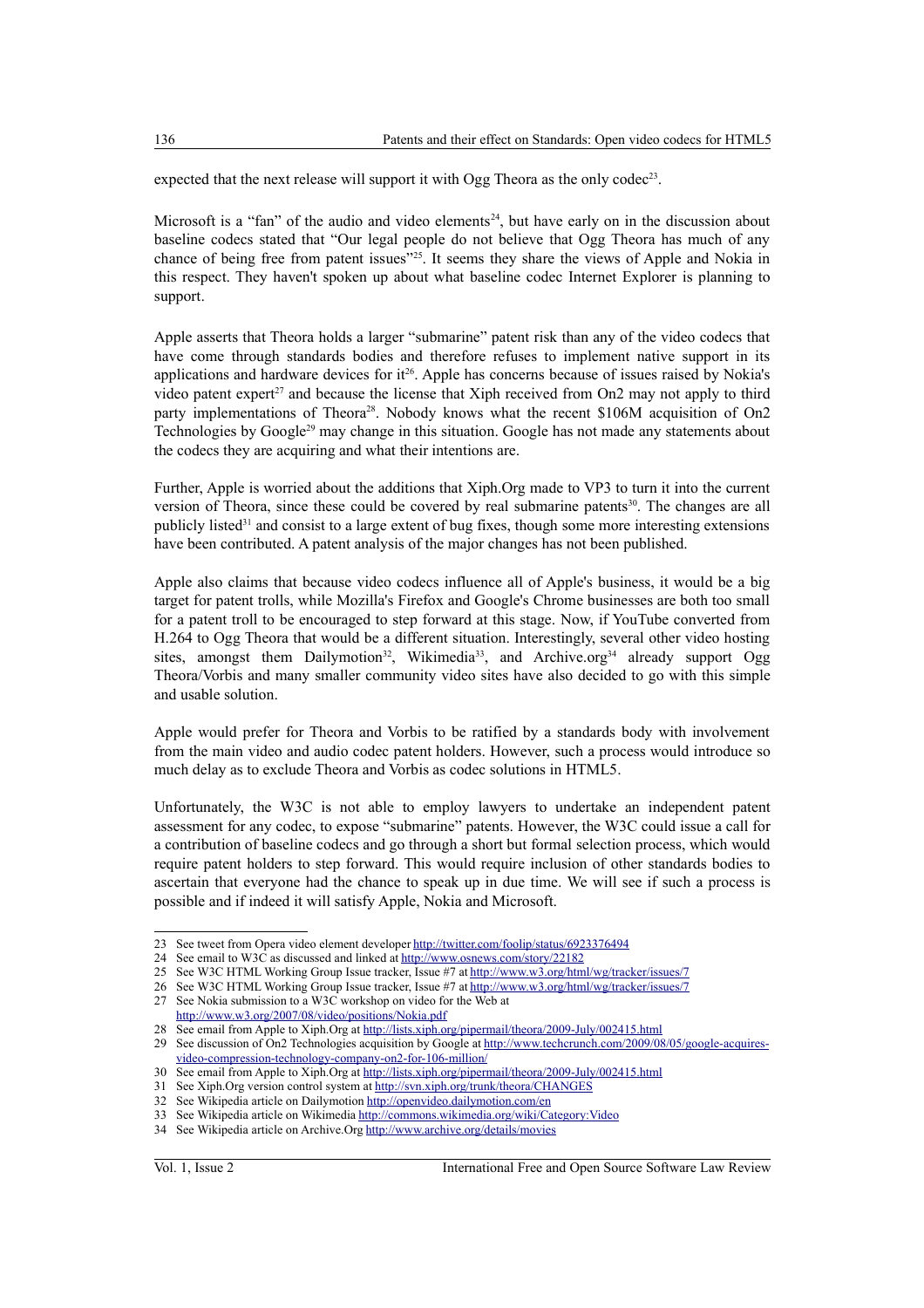In the meantime, open source software developers continue to bridge technology gaps. It is currently possible to run Ogg Theora/Vorbis content in every browser using the Cortado<sup>[35](#page-6-0)</sup> Java applet. This is a similar approach to a Flash plugin with the advantage that the applet is loaded automatically and there is no installation process. A better solution is available for Safari/Webkit with a QuickTime plugin called XiphQT<sup>[36](#page-6-1)</sup>. Once installed, Ogg Theora/Vorbis will be supported in Safari/Webkit. For Internet Explorer, an ActiveX control is in development that will also be usable in the same way.

# **Conclusion**

It seems that in the near future, all technical challenges for universal support of Ogg Theora/Vorbis as a baseline codec for HTML5 video and audio will be solved – either through native browser support or through extensions. Whether the legal situation will be solved in parallel is doubtful. It is, however, clear that unless the H.264 patent holders radically change their stance on licensing, H.264 will not be a viable contender as a royalty free baseline codec for HTML5.

Further changes to the situation could come from currently proprietary closed source codecs - e.g. if On2/Google contributed a new codec such as VP8 to the discussion by open sourcing it and making its patents available under a royalty free license – or further even indemnify all users of the codec from and against any and all liability.

In the meantime, the HTML5 editor is still waiting for the browser vendors to come to an agreement on a baseline codec that satisfies the requirements. Until such a time, the patent situation with video codecs continues to hold back the standardisation and broad uptake of a fundamental section of HTML5.

## **Disclaimer**

The views expressed in this article are my personal views, not my company's, Xiph.Org's or Mozilla's. I am not a lawyer and this is not a legal analysis. It is only provided to give a background on the situation of the HTML5 standardisation work for video.

## **About the author**

*Dr Silvia Pfeiffer is CEO at Vquence Pty Ltd Australia, works within the non-profit open source software organisation Xiph.Org, and has been a contractor for Mozilla on technical issues around video for the Web.*

<span id="page-6-0"></span><sup>35</sup> See Xiph.Org site at<http://www.theora.org/cortado/>

<span id="page-6-1"></span><sup>36</sup> See Xiph.Org site at<http://www.xiph.org/quicktime/>

International Free and Open Source Software Law Review Vol. 1, Issue 2